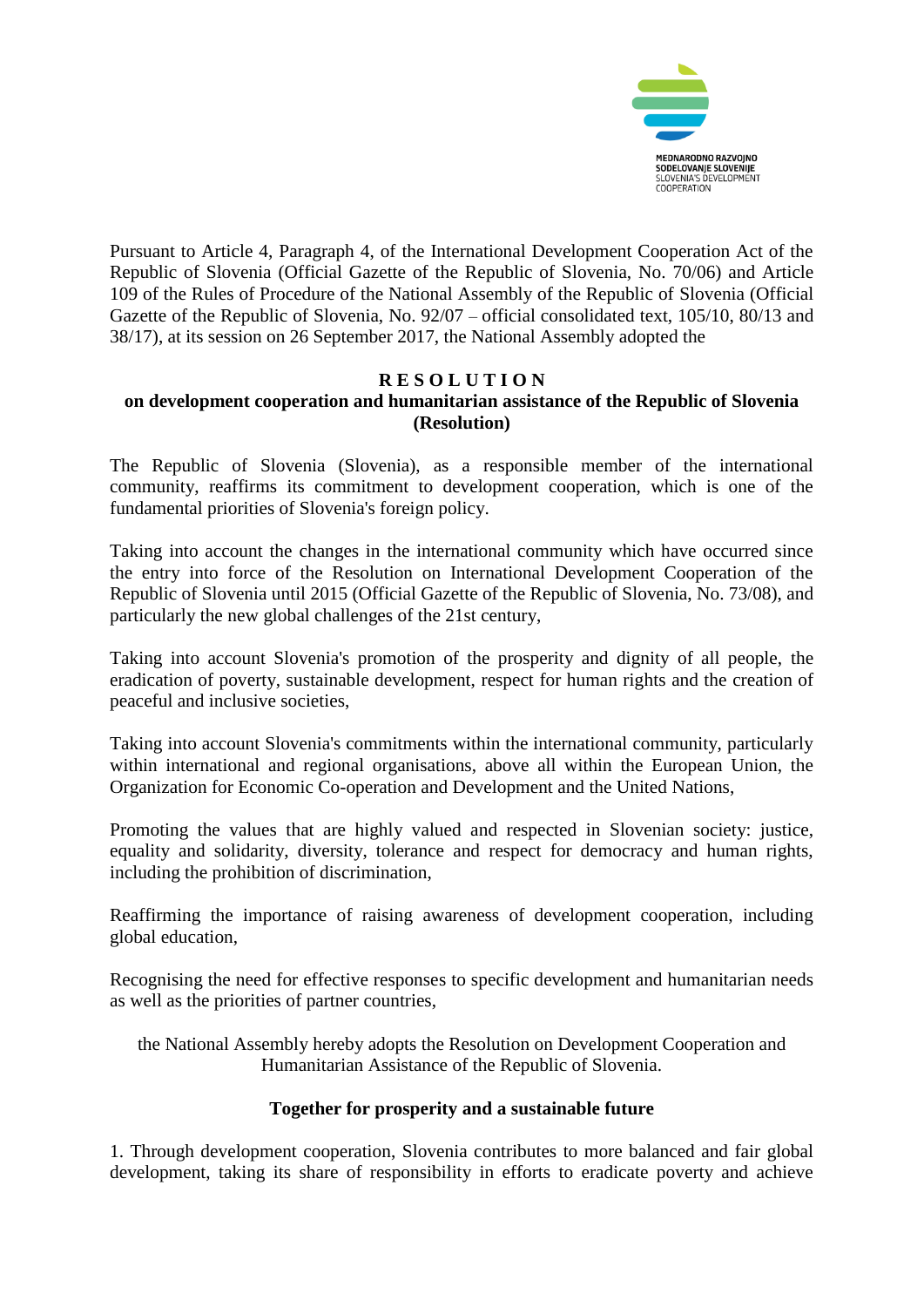sustainable development. Slovenia is a developed country and an Official Development Assistance (ODA) donor. As a responsible and active member of the international community, it co-shapes policies and measures to deal with global development challenges. Together with its partners, it endeavours to protect human dignity and ensure a sustainable, fair, inclusive, safe and successful future for all.

2. Through humanitarian assistance, Slovenia expresses its solidarity with affected countries and also individuals facing extraordinary circumstances as a consequence of large-scale natural and other disasters or armed conflict.

3. In accordance with the Declaration of Foreign Policy of the Republic of Slovenia and the Strategy of Foreign Policy of the Republic of Slovenia, development cooperation is an important instrument of Slovenia's foreign policy. It is an expression of Slovenia's solidarity and interest, as global development challenges and crises endanger peace, stability and sustainable development in the world, thus affecting Slovenia's position and role in the international environment. Development cooperation enhances bilateral political and economic relations and raises Slovenia's profile in the world.

4. Slovenia's development cooperation is bilateral and multilateral. Slovenia plans and implements bilateral development cooperation primarily in the form of programme and project cooperation with partner countries, and by providing targeted humanitarian assistance. Slovenia's multilateral development cooperation includes active participation in the development cooperation of the European Union and other international institutions and organisations of which it is a member, both in the shaping of policies and measures, and in the steering and implementing of programmes.

# **Objective, basic premises and principles**

5. The main objective of Slovenia's development cooperation is to contribute to the eradication of poverty, reduction of inequality and sustainable development in partner countries.

6. Basic premises of Slovenia's development cooperation:

(i) Foreign policy objectives, which also include development cooperation;

(ii) International agreements and standards on development cooperation and sustainable development, which Slovenia co-shapes within international organisations of which it is a member, the central document being the universal 2030 Agenda for Sustainable Development;

(iii) Values and strategic development orientations of Slovenian society, including the economy;

(iv) Slovenia's past experience, comparative advantages and capabilities in development cooperation implementation.

7. The guiding principles of Slovenia's development cooperation: human-rights-basedapproach, effectiveness of development cooperation, Policy Coherence for Development (PCD), country ownership of development and partnerships for sustainable development.

8. The guiding principles of humanitarian assistance are humanitarian and Good Humanitarian Donorship (GHD) principles.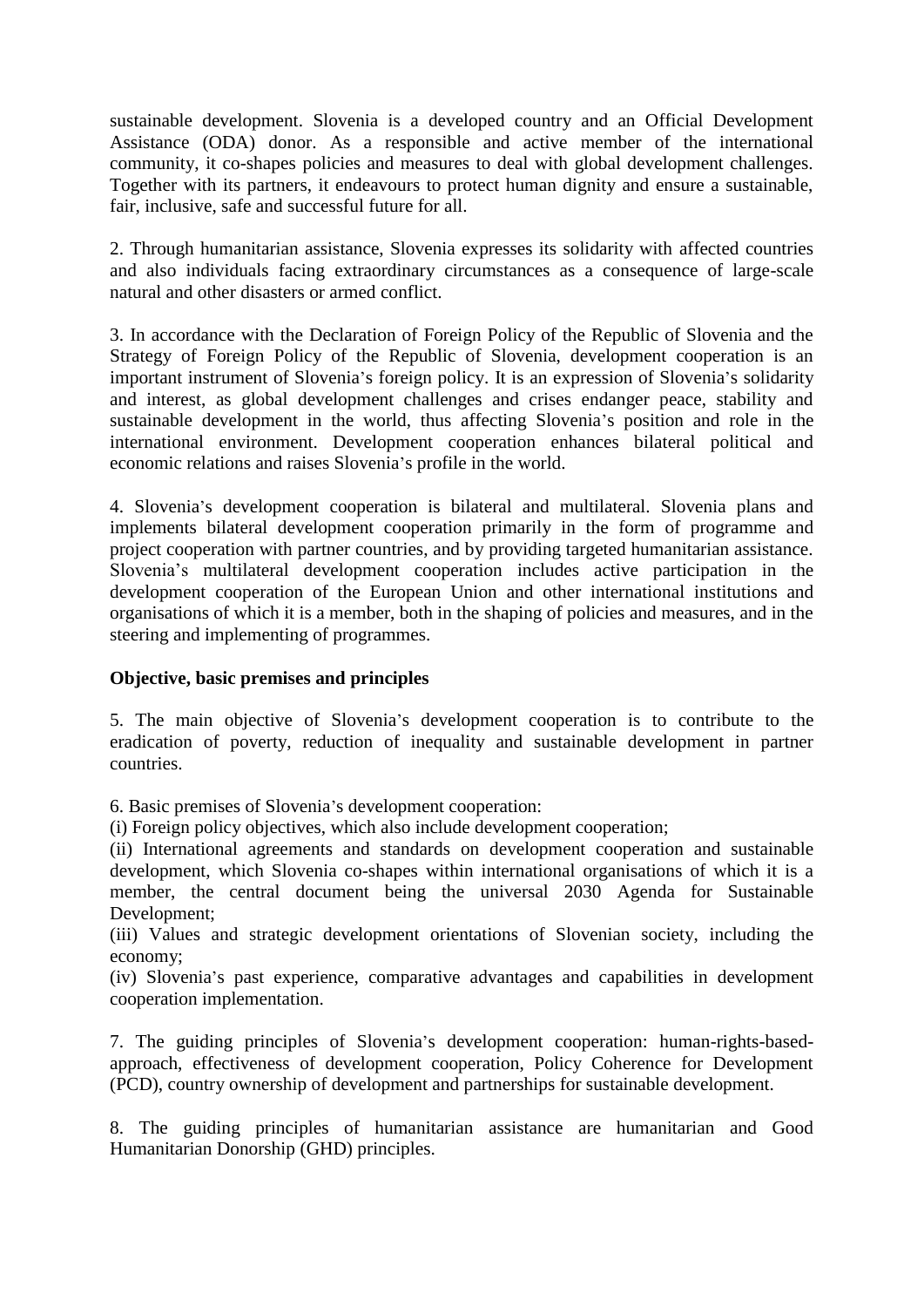### **Priorities and areas of development cooperation**

9. Slovenia's development cooperation focuses on thematic and geographical areas where ODA can be effective; it reflects Slovenia's comparative advantages and capabilities, and provides support for partner countries' development efforts. For greater efficiency, Slovenia promotes dialogue and cooperation with partner countries, other donors and international organisations.

10. Thematic priorities:

– promotion of peaceful and inclusive societies, with a particular emphasis on good governance, equal opportunities, including gender equality, and quality education;

– fight against climate change, focused on the sustainable management of natural and energy resources.

11. Slovenia's geographical priorities are the Western Balkans, the European neighbourhood and Sub-Saharan Africa, notably the least-developed countries in this region.

Programme- or project-based development cooperation can be established with particular selected countries located in priority geographical areas, taking into account their level of development, stability and security, as well as the overall level of relations and cooperation between the partner developing country and Slovenia.

#### **Humanitarian assistance**

12. Slovenia devotes special attention to humanitarian action, whereby its response is steered and coordinated according to international humanitarian law and the humanitarian principles of humanity, neutrality, impartiality and independence, with full respect for human rights and refugee law.

In order to reduce the risk of disaster and achieve sustainable development, Slovenia strives for greater complementarity in humanitarian assistance and development cooperation, with a special emphasis on connecting reconstruction and rehabilitation programmes with development cooperation activities.

13. Humanitarian assistance encompasses:

(i) Emergency assistance unrelated to the thematic and geographical priorities, provided on the basis of an appeal from an affected country or international organisation, taking into account the humanitarian needs, the activities of international organisations and effectiveness of response;

(ii) Assistance provided in the aftermath of humanitarian crises, including reconstruction and rehabilitation programmes;

Thematic priorities of this type of assistance:

– human security and protection, including mine action programmes and mine victims' assistance;

– assistance in the aftermath of armed conflict, particularly for children;

(iii) Activities to reduce vulnerability to and the risk of crisis, preventive action and building resilience; the thematic priority of these activities is to guarantee a stable supply of drinking water and safe, adequate and good-quality food, especially for children.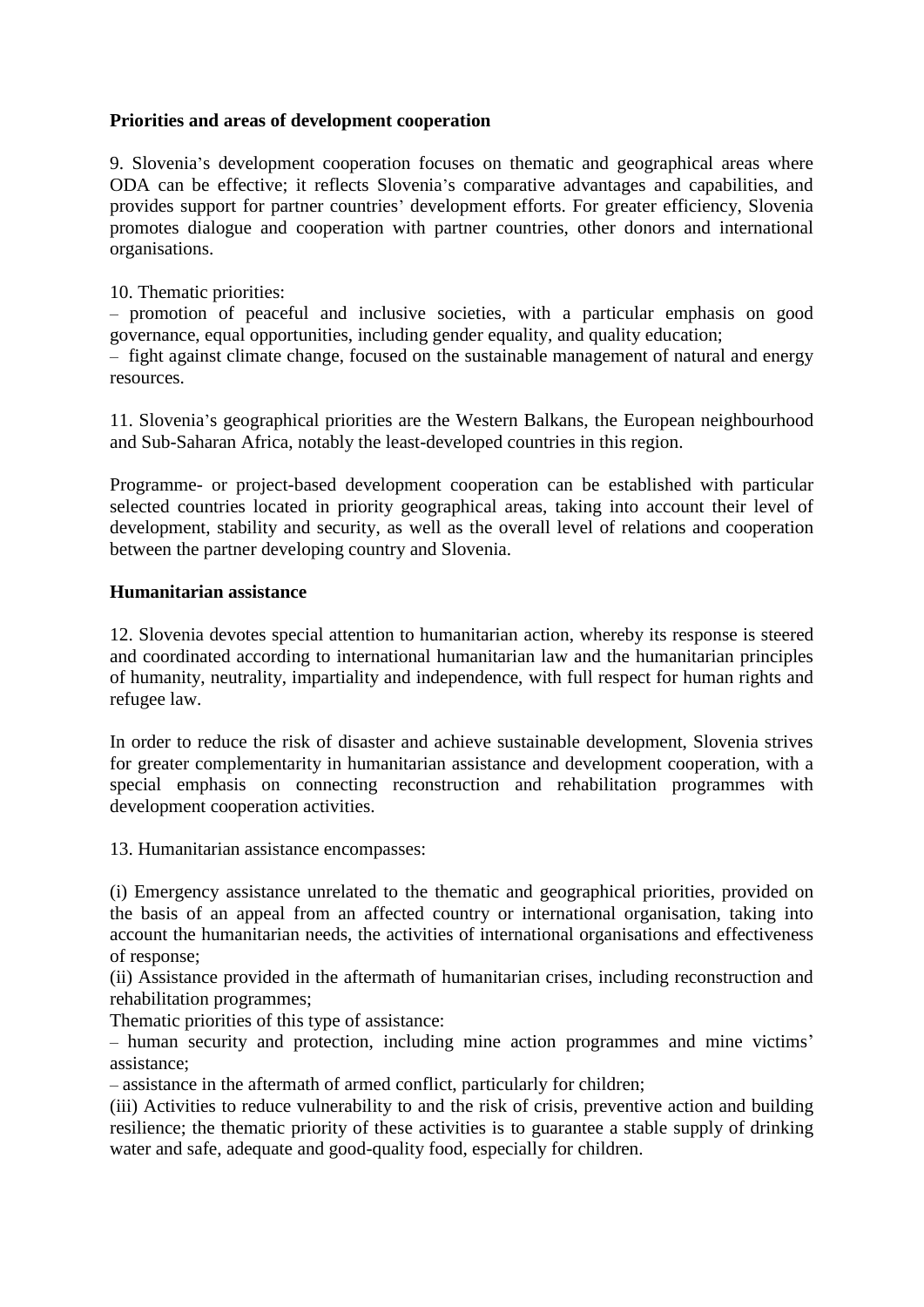### **Long-term planning and ensuring funds for development cooperation**

14. Taking into account fiscal capacity and macroeconomic trends, Slovenia strives to meet its international commitments regarding the scope of ODA. Within six months following the adoption of the Resolution, in keeping with the commitment assumed by Slovenia as a Member State of the European Union, the Government of the Republic of Slovenia, upon the proposal of the national coordinator, adopts an action plan to gradually increase the share of GNI for ODA; in this context, Slovenia will strive to honour the commitment to allocate 0.33 per cent of GNI for ODA by 2030.

15. Slovenia allocates at least 10 per cent of its available bilateral ODA to humanitarian assistance.

16. To achieve the concentration of ODA in keeping with the geographical and thematic priorities defined in the Resolution, Slovenia allocates (i) at least 50 per cent of available bilateral assistance to programmes and projects within both geographical and thematic priorities; and (ii) at least 80 per cent of available bilateral assistance to programmes and projects within either geographical or thematic priorities.

### **Development cooperation system**

17. A sustainable and efficient system of development cooperation demands an appropriate strategic arrangement and organisational structure conducive to attaining development goals and positive development outcomes both for partner developing countries and for Slovenia as a donor country.

18. In its role as national coordinator, the Slovenian Ministry of Foreign Affairs has established a permanent coordination group for development cooperation; it coordinates development cooperation policies between line ministries, and consults with providers, the private sector, civil society and other stakeholders, and participates in the Expert Council for Development Cooperation.

#### **Planning of and reporting on development cooperation**

19. The strategy of development cooperation based on this Resolution is to be adopted by the Government within a year of the Resolution's adoption. The strategy will define in more detail: (i) thematic priorities; (ii) geographical priorities, including the criteria for selecting priority partner countries and orientations for action in the selected programme partner countries; (iii) orientations for international humanitarian assistance; (iv) orientations for multilateral development cooperation, with an emphasis on activities within the European Union; (v) orientations for cooperation with non-governmental organisations and the private sector; (vi) orientations for raising public awareness of development cooperation.

20. Bilateral development cooperation is planned within the multiannual framework programme of development cooperation.

21. The Government regularly informs the National Assembly of the objectives achieved and outcomes of development cooperation in annual reports and periodic evaluations. The reports serve as a basis for regular international reporting on the status and progress in this area.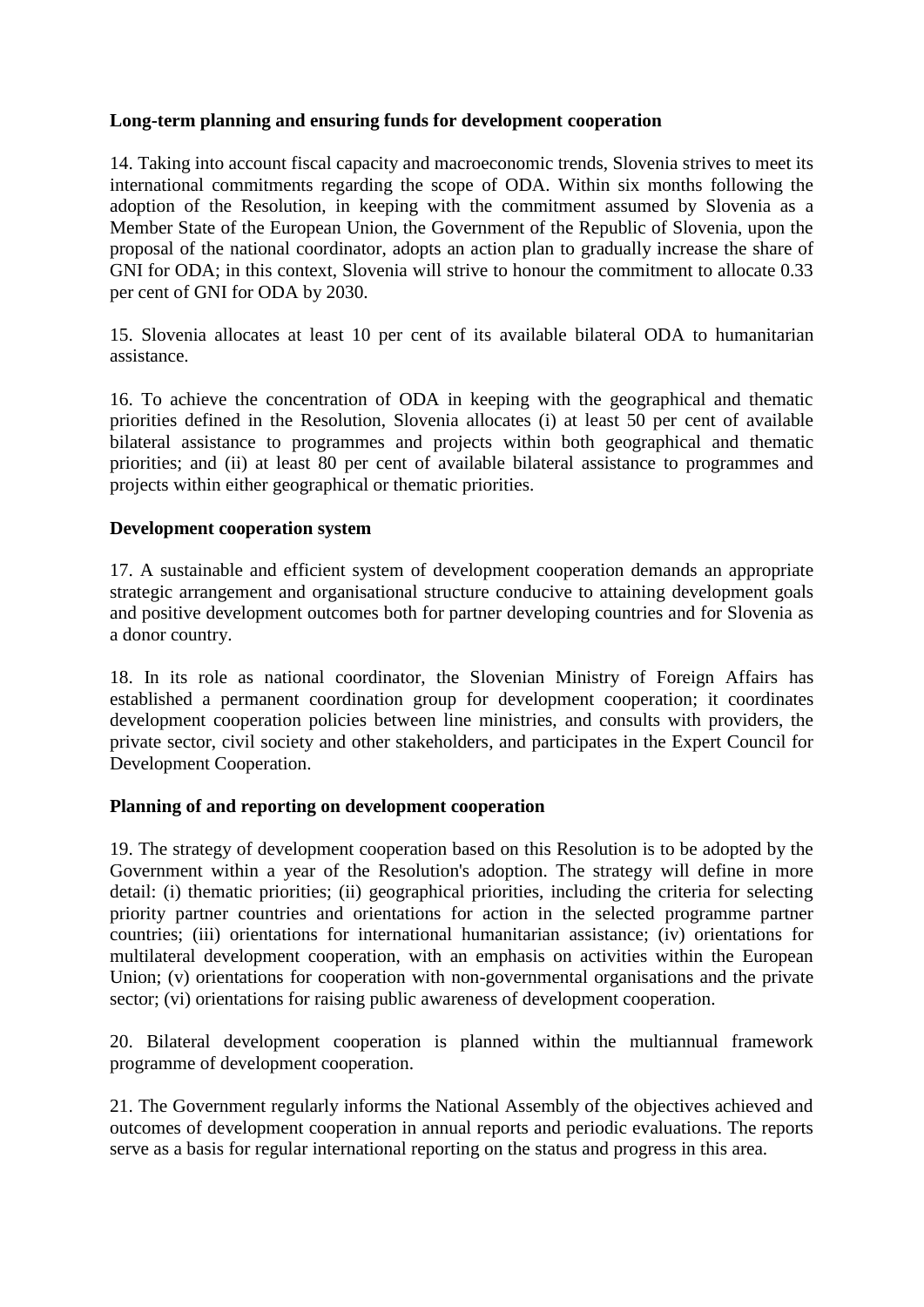### **Inclusive and effective partnership for development cooperation**

22. The partnership between the State and other stakeholders at the national, regional and global levels, including the private sector and civil society, is based on the principles of universality, solidarity, cooperation and mutual responsibility, and is vital for achieving sustainable development impacts.

23. Slovenia underscores the importance of effective ODA. It makes every effort to maximise the effect of its ODA in partner countries, also by reducing administrative costs and mobilising additional partner resources.

24. Slovenia recognises the role of the private sector in achieving sustainable development, particularly through investment, trade and job creation, and promotes partnerships with the private sector directed at ensuring inclusive and sustainable growth in partner countries.

25. Slovenia strives to engage NGOs and civil society in planning, implementing and evaluating development cooperation. It devotes special attention to the development of NGOs and promotes their mutual cooperation.

26. A special category of development cooperation providers are the foundations established or co-established by the Slovenian Government for development cooperation in particular thematic areas. Slovenia is developing partnerships with these institutions and promoting their effective operation and mutual cooperation.

#### **Raising public awareness**

27. Slovenia recognises the role of global education in the eradication of poverty and implementation of sustainable development. Slovenia promotes activities of global education for a better understanding of developments in the world, their causes and consequences, as well as correlations between local and global dimensions.

28. To promote a broader understanding of development cooperation, special attention in Slovenia is devoted to raising the public awareness of the importance, objectives and achievements in this area.

#### **Monitoring and evaluating development cooperation**

29. All development cooperation programmes and projects must have clearly defined objectives and processes for monitoring their implementation.

30. The bases for evaluating Slovenia's development cooperation are the Evaluation Policy of Slovenian Official Development Cooperation adopted by the Slovenian Government, and the Evaluation Guidelines of Slovenian Development Cooperation determined by the Minister of Foreign Affairs.

31. The Development Cooperation Strategy implementation is evaluated every four years. This evaluation could serve as a basis for revision, taking into account national and international circumstances.

No. 002-01/17-11/